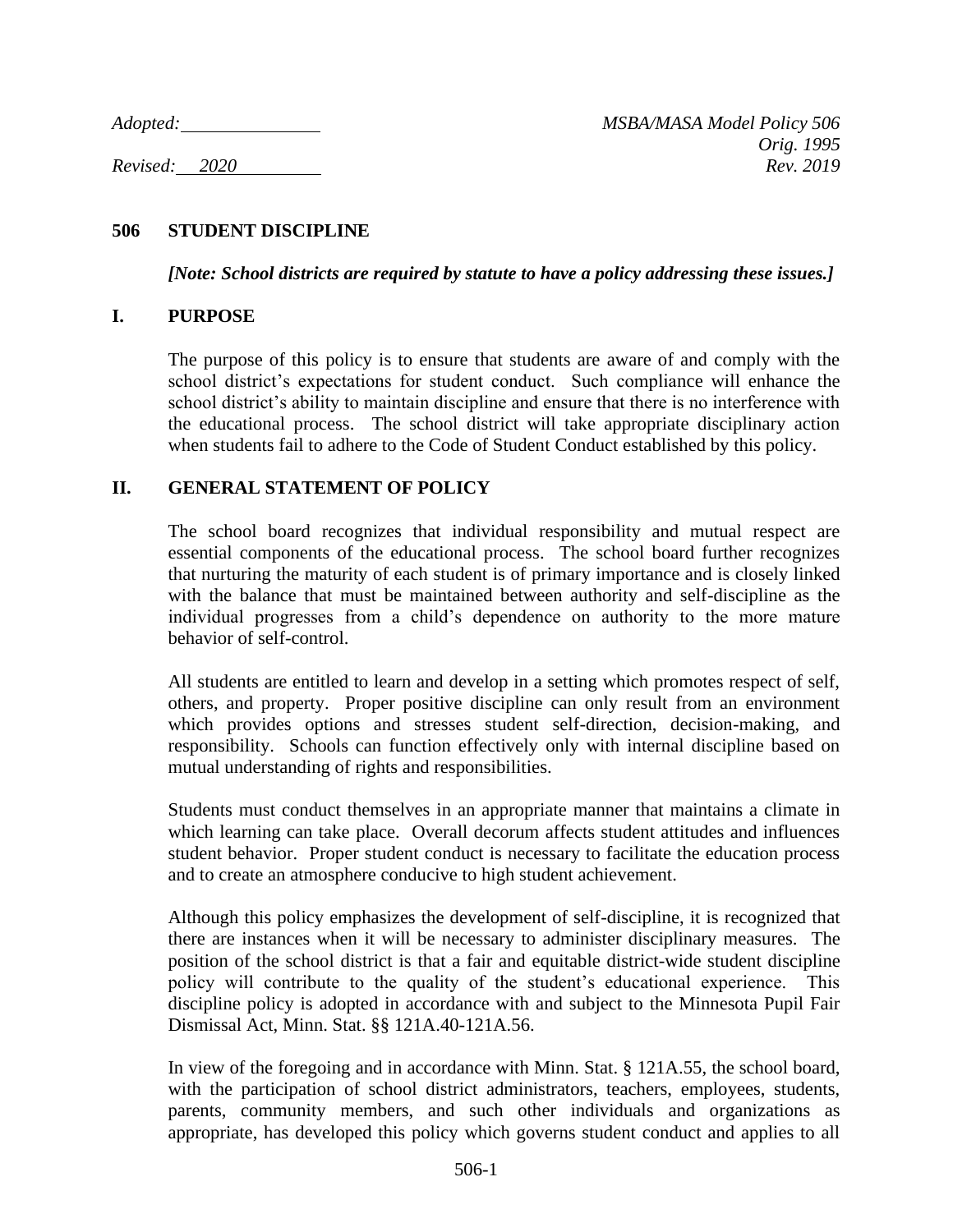students of the school district.

## **III. AREAS OF RESPONSIBILITY**

- A. The School Board. The school board holds all school personnel responsible for the maintenance of order within the school district and supports all personnel acting within the framework of this discipline policy.
- B. Superintendent. The superintendent shall establish guidelines and directives to carry out this policy, hold all school personnel, students, and parents responsible for conforming to this policy, and support all school personnel performing their duties within the framework of this policy. The superintendent shall also establish guidelines and directives for using the services of appropriate agencies for assisting students and parents. Any guidelines or directives established to implement this policy shall be submitted to the school board for approval and shall be attached as an addendum to this policy.
- C. Principal. The school principal is given the responsibility and authority to formulate building rules and regulations necessary to enforce this policy, subject to final school board approval. The principal shall give direction and support to all school personnel performing their duties within the framework of this policy. The principal shall consult with parents of students conducting themselves in a manner contrary to the policy. The principal shall also involve other professional employees in the disposition of behavior referrals and shall make use of those agencies appropriate for assisting students and parents. A principal, in exercising his or her lawful authority, may use reasonable force when it is necessary under the circumstances to correct or restrain a student or prevent bodily harm or death to another.
- D. Teachers. All teachers shall be responsible for providing a well-planned teaching/learning environment and shall have primary responsibility for student conduct, with appropriate assistance from the administration. All teachers shall enforce the Code of Student Conduct. In exercising the teacher's lawful authority, a teacher may use reasonable force when it is necessary under the circumstances to correct or restrain a student or prevent bodily harm or death to another.
- E. Other School District Personnel. All school district personnel shall be responsible for contributing to the atmosphere of mutual respect within the school. Their responsibilities relating to student behavior shall be as authorized and directed by the superintendent. A school employee, school bus driver, or other agent of a school district, in exercising his or her lawful authority, may use reasonable force when it is necessary under the circumstances to restrain a student or prevent bodily harm or death to another.
- F. Parents or Legal Guardians. Parents and guardians shall be held responsible for the behavior of their children as determined by law and community practice. They are expected to cooperate with school authorities and to participate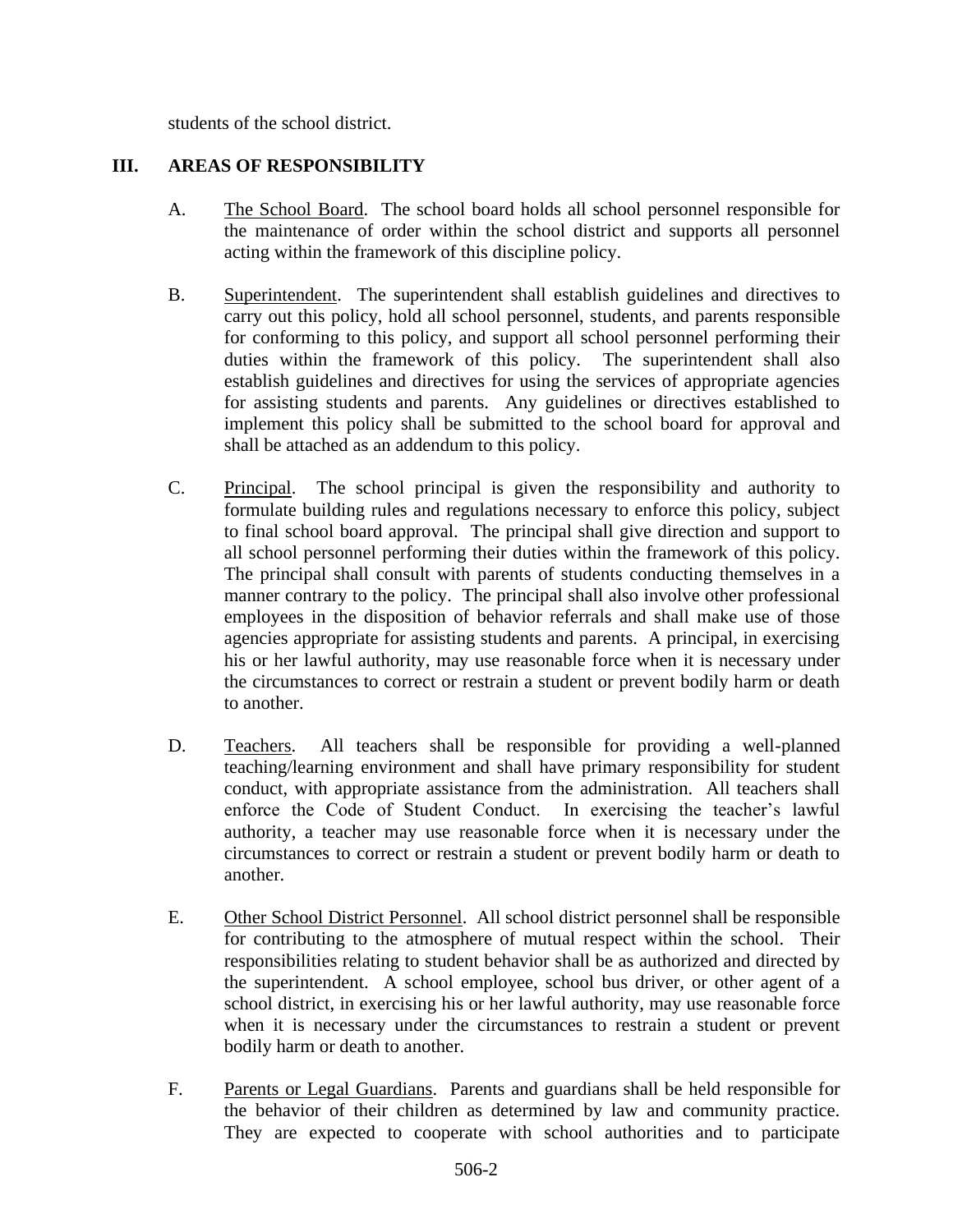regarding the behavior of their children.

- G. Students. All students shall be held individually responsible for their behavior and for knowing and obeying the Code of Student Conduct and this policy.
- H. Community Members. Members of the community are expected to contribute to the establishment of an atmosphere in which rights and duties are effectively acknowledged and fulfilled.

### **IV. STUDENT RIGHTS**

All students have the right to an education and the right to learn.

### **V. STUDENT RESPONSIBILITIES**

All students have the responsibility:

- A. For their behavior and for knowing and obeying all school rules, regulations, policies, and procedures;
- B. To attend school daily, except when excused, and to be on time to all classes and other school functions;
- C. To pursue and attempt to complete the courses of study prescribed by the state and local school authorities;
- D. To make necessary arrangements for making up work when absent from school;
- E. To assist the school staff in maintaining a safe school for all students;
- F. To be aware of all school rules, regulations, policies, and procedures, including those in this policy, and to conduct themselves in accord with them;
- G. To assume that until a rule or policy is waived, altered, or repealed, it is in full force and effect;
- H. To be aware of and comply with federal, state, and local laws;
- I. To volunteer information in disciplinary cases should they have any knowledge relating to such cases and to cooperate with school staff as appropriate;
- J. To respect and maintain the school's property and the property of others;
- K. To dress and groom in a manner which meets standards of safety and health and common standards of decency and which is consistent with applicable school district policy;
- L. To avoid inaccuracies in student newspapers or publications and refrain from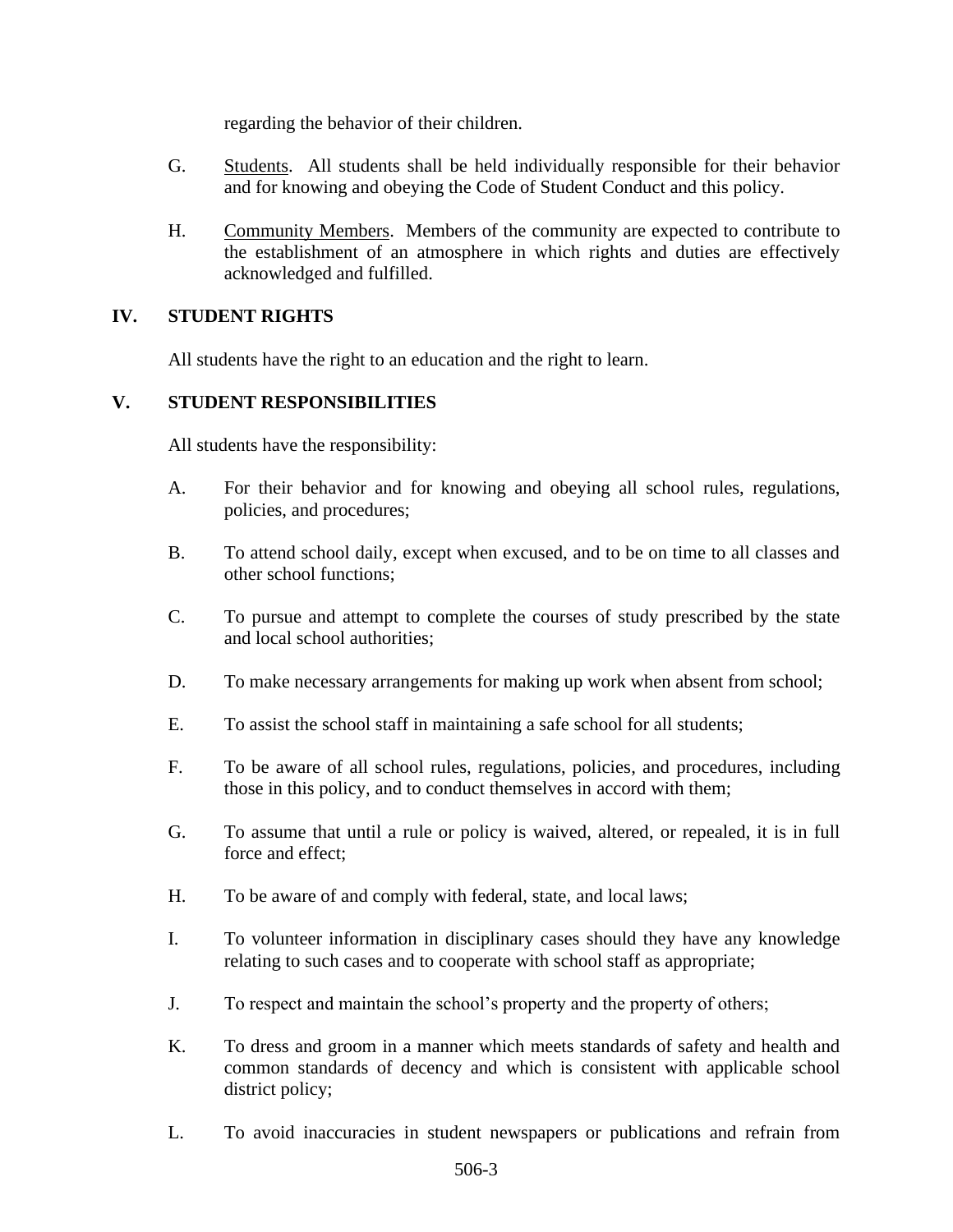indecent or obscene language;

- M. To conduct themselves in an appropriate physical or verbal manner; and
- N. To recognize and respect the rights of others.

## **VI. CODE OF STUDENT CONDUCT**

- A. The following are examples of unacceptable behavior subject to disciplinary action by the school district. These examples are not intended to be an exclusive list. Any student who engages in any of these activities shall be disciplined in accordance with this policy. This policy applies to all school buildings, school grounds, and school property or property immediately adjacent to school grounds; school-sponsored activities or trips; school bus stops; school buses, school vehicles, school contracted vehicles, or any other vehicles approved for school district purposes; the area of entrance or departure from school premises or events; and all school-related functions, school-sponsored activities, events, or trips. School district property also may mean a student's walking route to or from school for purposes of attending school or school-related functions, activities, or events. While prohibiting unacceptable behavior subject to disciplinary action at these locations and events, the school district does not represent that it will provide supervision or assume liability at these locations and events. This policy also applies to any student whose conduct at any time or in any place interferes with or obstructs the mission or operations of the school district or the safety or welfare of the student, other students, or employees.
	- 1. Violations against property including, but not limited to, damage to or destruction of school property or the property of others, failure to compensate for damage or destruction of such property, arson, breaking and entering, theft, robbery, possession of stolen property, extortion, trespassing, unauthorized usage, or vandalism;
	- 2. The use of profanity or obscene language, or the possession of obscene materials;
	- 3. Gambling, including, but not limited to, playing a game of chance for stakes;
	- 4. Violation of the school district's Hazing Prohibition Policy;
	- 5. Attendance problems including, but not limited to, truancy, absenteeism, tardiness, skipping classes, or leaving school grounds without permission;
	- 6. Violation of the school district's Student Attendance Policy;
	- 7. Opposition to authority using physical force or violence;
	- 8. Using, possessing, or distributing tobacco, tobacco-related devices,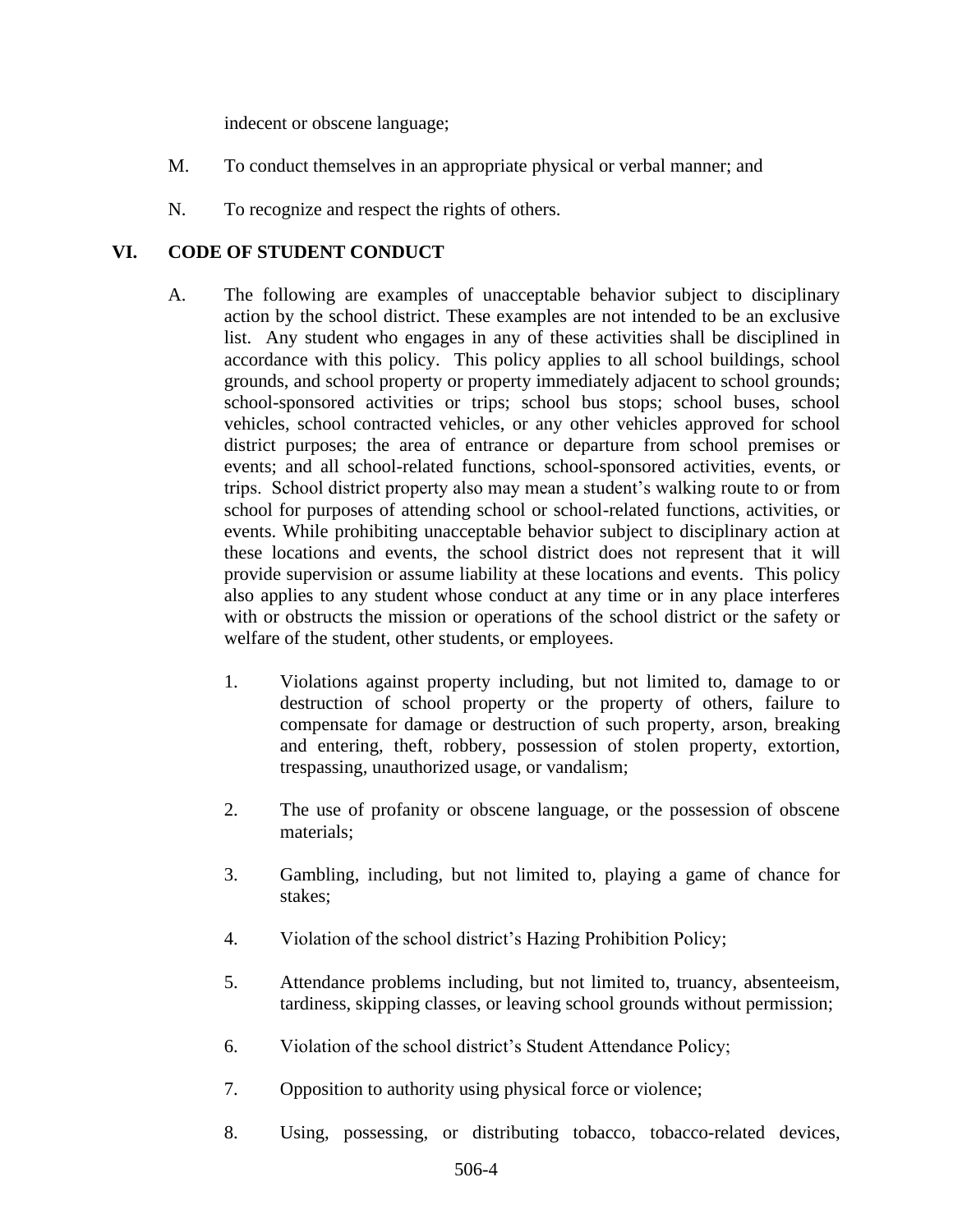electronic cigarettes, or tobacco paraphernalia in violation of the school district's Tobacco-Free Environment; Possession and Use of Tobacco, Tobacco-Related Devices, and Electronic Delivery Devices Policy;

- 9. Using, possessing, distributing, intending to distribute, making a request to another person for (solicitation), or being under the influence of alcohol or other intoxicating substances or look-alike substances;
- 10. Using, possessing, distributing, intending to distribute, making a request to another person for (solicitation), or being under the influence of narcotics, drugs, or other controlled substances (except as prescribed by a physician), or look-alike substances (these prohibitions include medical marijuana or medical cannabis, even when prescribed by a physician, and one student sharing prescription medication with another student);
- 11. Using, possessing, or distributing items or articles that are illegal or harmful to persons or property including, but not limited to, drug paraphernalia;
- 12. Using, possessing, or distributing weapons, or look-alike weapons or other dangerous objects;
- 13. Violation of the school district's Weapons Policy;
- 14. Violation of the school district's Violence Prevention Policy;
- 15. Possession of ammunition including, but not limited to, bullets or other projectiles designed to be used in or as a weapon;
- 16. Possession, use, or distribution of explosives or any compound or mixture, the primary or common purpose or intended use of which is to function as an explosive;
- 17. Possession, use, or distribution of fireworks or any substance or combination of substances or article prepared for the purpose of producing a visible or an audible effect by combustion, explosion, deflagration or detonation;
- 18. Using an ignition device, including a butane or disposable lighter or matches, inside an educational building and under circumstances where there is a risk of fire, except where the device is used in a manner authorized by the school;
- 19. Violation of any local, state, or federal law as appropriate;
- 20. Acts disruptive of the educational process, including, but not limited to, disobedience, disruptive or disrespectful behavior, defiance of authority, cheating, insolence, insubordination, failure to identify oneself, improper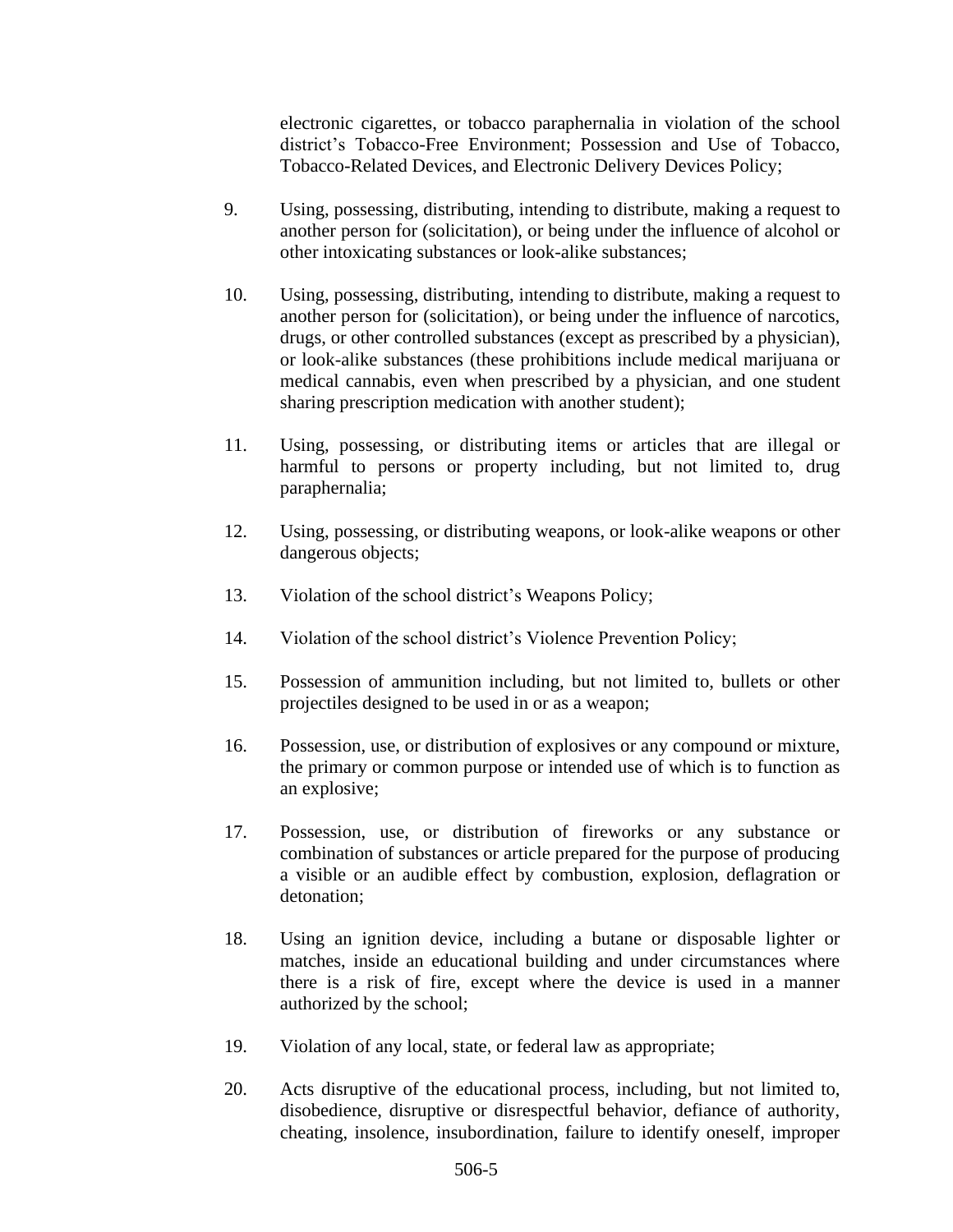activation of fire alarms, or bomb threats;

- 21. Violation of the school district's Internet Acceptable Use and Safety Policy;
- 22. Possession of nuisance devices or objects which cause distractions and may facilitate cheating including, but not limited to, pagers, radios, and phones, including picture phones;
- 23. Violation of school bus or transportation rules or the school district's Student Transportation Safety Policy;
- 24. Violation of parking or school traffic rules and regulations, including, but not limited to, driving on school property in such a manner as to endanger persons or property;
- 25. Violation of directives or guidelines relating to lockers or improperly gaining access to a school locker;
- 26. Violation of the school district's Search of Student Lockers, Desks, Personal Possessions, and Student's Person Policy;
- 27. Violation of the school district's Student Use and Parking of Motor Vehicles; Patrols, Inspections, and Searches Policy;
- 28. Possession or distribution of slanderous, libelous, or pornographic materials;
- 29. Violation of the school district' Bullying Prohibition Policy;
- 30. Student attire or personal grooming which creates a danger to health or safety or creates a disruption to the educational process, including clothing which bears a message which is lewd, vulgar, or obscene, apparel promoting products or activities that are illegal for use by minors, or clothing containing objectionable emblems, signs, words, objects, or pictures communicating a message that is racist, sexist, or otherwise derogatory to a protected minority group or which connotes gang membership;
- 31. Criminal activity;
- 32. Falsification of any records, documents, notes, or signatures;
- 33. Tampering with, changing, or altering records or documents of the school district by any method including, but not limited to, computer access or other electronic means;
- 34. Scholastic dishonesty which includes, but is not limited to, cheating on a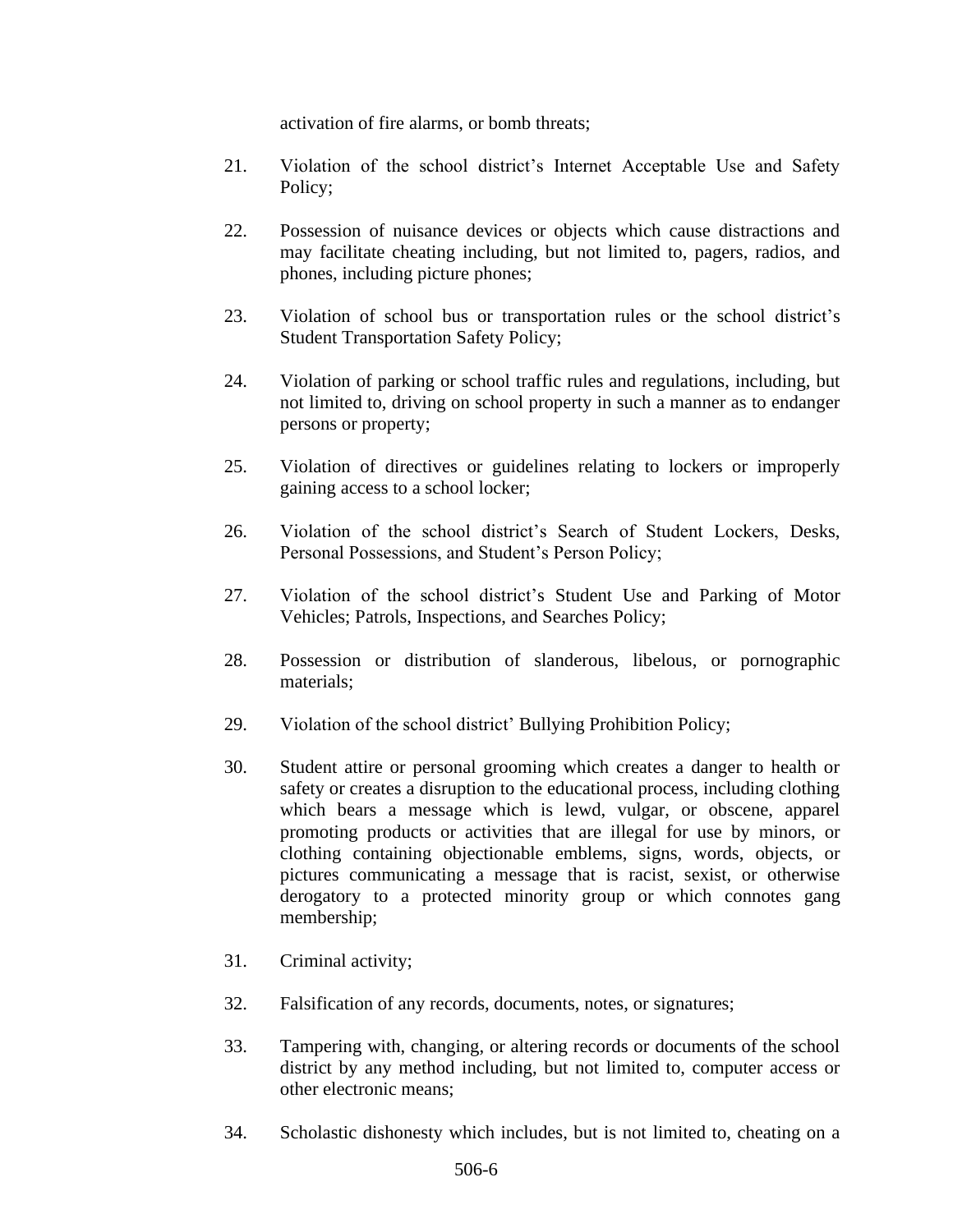school assignment or test, plagiarism, or collusion, including the use of picture phones or other technology to accomplish this end;

- 35. Impertinent or disrespectful words, symbols, acronyms, or language, whether oral or written, related to teachers or other school district personnel;
- 36. Violation of the school district's Harassment and Violence Policy;
- 37. Actions, including fighting or any other assaultive behavior, which causes or could cause injury to the student or other persons or which otherwise endangers the health, safety, or welfare of teachers, students, other school district personnel, or other persons;
- 38. Committing an act which inflicts great bodily harm upon another person, even though accidental or a result of poor judgment;
- 39. Violations against persons, including, but not limited to, assault or threatened assault, fighting, harassment, interference or obstruction, attack with a weapon, or look-alike weapon, sexual assault, illegal or inappropriate sexual conduct, or indecent exposure;
- 40. Verbal assaults or verbally abusive behavior including, but not limited to, use of words, symbols, acronyms, or language, whether oral or written, that are discriminatory, abusive, obscene, threatening, intimidating, degrading to other people, or threatening to school property;
- 41. Physical or verbal threats including, but not limited to, the staging or reporting of dangerous or hazardous situations that do not exist;
- 42. Inappropriate, abusive, threatening, or demeaning actions based on race, color, creed, religion, sex, marital status, status with regard to public assistance, disability, national origin, or sexual orientation;
- 43. Violation of the school district's Distribution of Nonschool-Sponsored Materials on School Premises by Students and Employees Policy;
- 44. Violation of the school district's one-to-one device rules and regulations;
- 45. Violation of school rules, regulations, policies, or procedures, including, but not limited to, those policies specifically enumerated in this policy;
- 46. Other acts, as determined by the school district, which are disruptive of the educational process or dangerous or detrimental to the student or other students, school district personnel or surrounding persons, or which violate the rights of others or which damage or endanger the property of the school, or which otherwise interferes with or obstruct the mission or operations of the school district or the safety or welfare of students or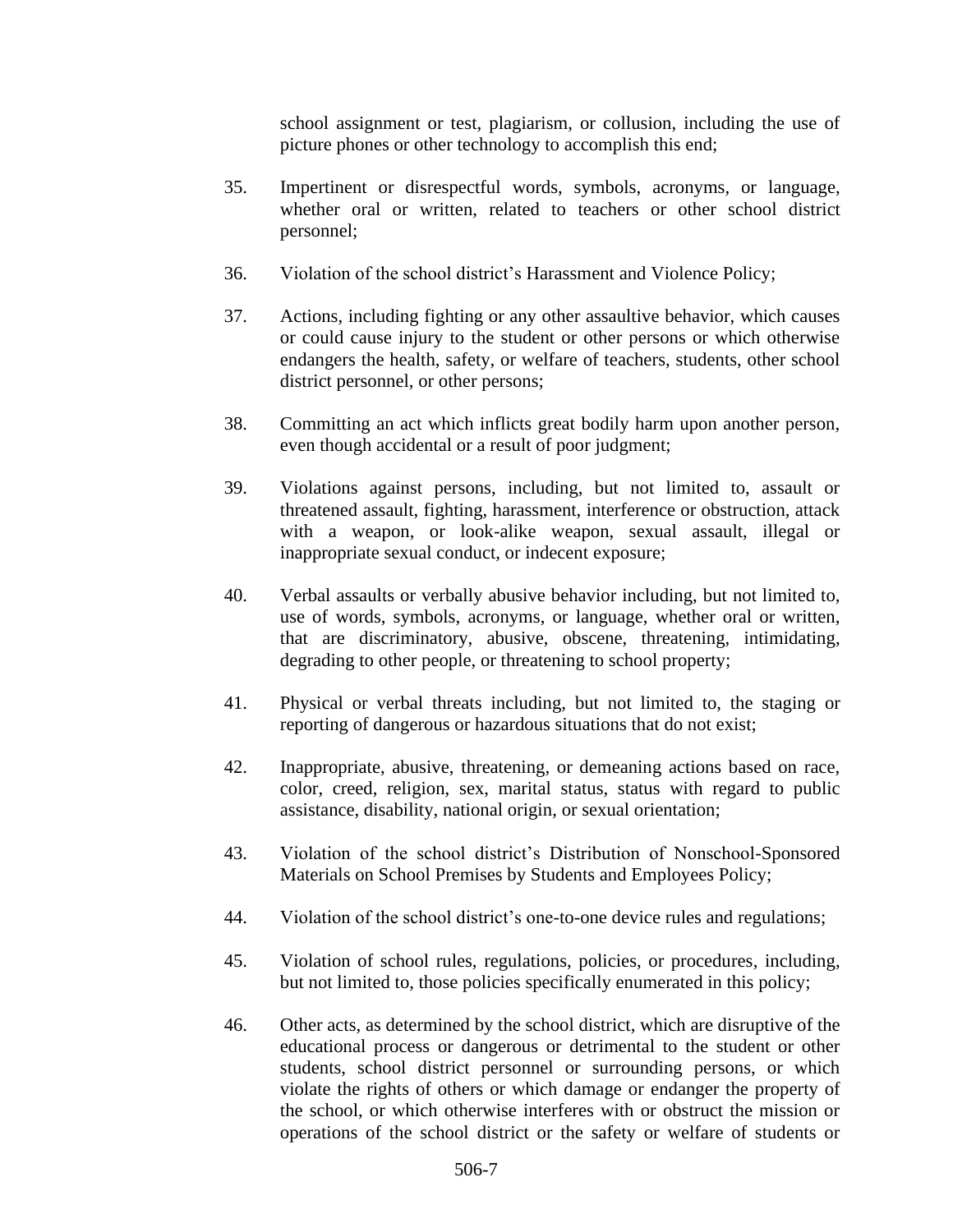employees.

#### **VII. DISCIPLINARY ACTION OPTIONS**

The general policy of the school district is to utilize progressive discipline to the extent reasonable and appropriate based upon the specific facts and circumstances of student misconduct. The specific form of discipline chosen in a particular case is solely within the discretion of the school district. At a minimum, violation of school district rules, regulations, policies, or procedures will result in discussion of the violation and a verbal warning. The school district shall, however, impose more severe disciplinary sanctions for any violation, including exclusion or expulsion, if warranted by the student's misconduct, as determined by the school district. Disciplinary action may include, but is not limited to, one or more of the following:

- A. Student conference with teacher, principal, counselor, or other school district personnel, and verbal warning;
- B. Confiscation by school district personnel and/or by law enforcement of any item, article, object, or thing, prohibited by, or used in the violation of, any school district policy, rule, regulation, procedure, or state or federal law. If confiscated by the school district, the confiscated item, article, object, or thing will be released only to the parent/guardian following the completion of any investigation or disciplinary action instituted or taken related to the violation.
- C. Parent contact;
- D. Parent conference;
- E. Removal from class;
- F. In-school suspension;
- G. Suspension from extracurricular activities;
- H. Detention or restriction of privileges;
- I. Loss of school privileges;
- J. In-school monitoring or revised class schedule;
- K. Referral to in-school support services;
- L. Referral to community resources or outside agency services;
- M. Financial restitution;
- N. Referral to police, other law enforcement agencies, or other appropriate authorities;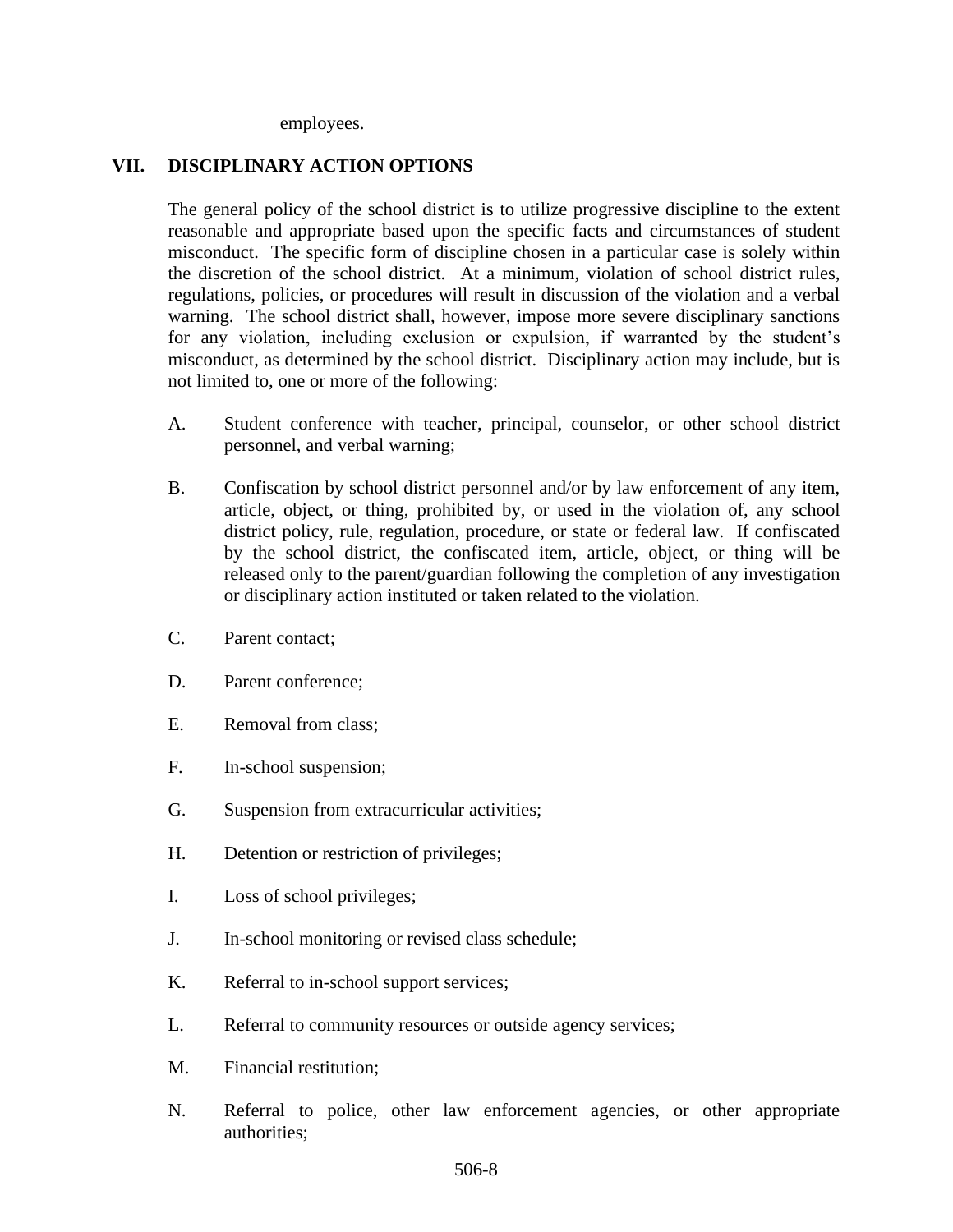- O. A request for a petition to be filed in district court for juvenile delinquency adjudication;
- P. Out-of-school suspension under the Pupil Fair Dismissal Act;
- Q. Preparation of an admission or readmission plan;
- R. Saturday school;
- S. Expulsion under the Pupil Fair Dismissal Act;
- T. Exclusion under the Pupil Fair Dismissal Act; and/or
- U. Other disciplinary action as deemed appropriate by the school district.

## **VIII. REMOVAL OF STUDENTS FROM CLASS**

A. The teacher of record shall have the general control and government of the classroom. Teachers have the responsibility of attempting to modify disruptive student behavior by such means as conferring with the student, using positive reinforcement, assigning detention or other consequences, or contacting the student's parents. When such measures fail, or when the teacher determines it is otherwise appropriate based upon the student's conduct, the teacher shall have the authority to remove the student from class pursuant to the procedures established by this discipline policy. "Removal from class" and "removal" mean any actions taken by a teacher, principal, or other school district employee to prohibit a student from attending a class or activity period for a period of time not to exceed five (5) days, pursuant to this discipline policy.

Grounds for removal from class shall include any of the following:

- 1. Willful conduct that significantly disrupts the rights of others to an education, including conduct that interferes with a teacher's ability to teach or communicate effectively with students in a class or with the ability of other students to learn;
- 2. Willful conduct that endangers surrounding persons, including school district employees, the student or other students, or the property of the school;
- 3. Willful violation of any school rules, regulations, policies or procedures, including the Code of Student Conduct in this policy; or
- 4. Other conduct, which in the discretion of the teacher or administration, requires removal of the student from class.

Such removal shall be for at least one (1) activity period or class period of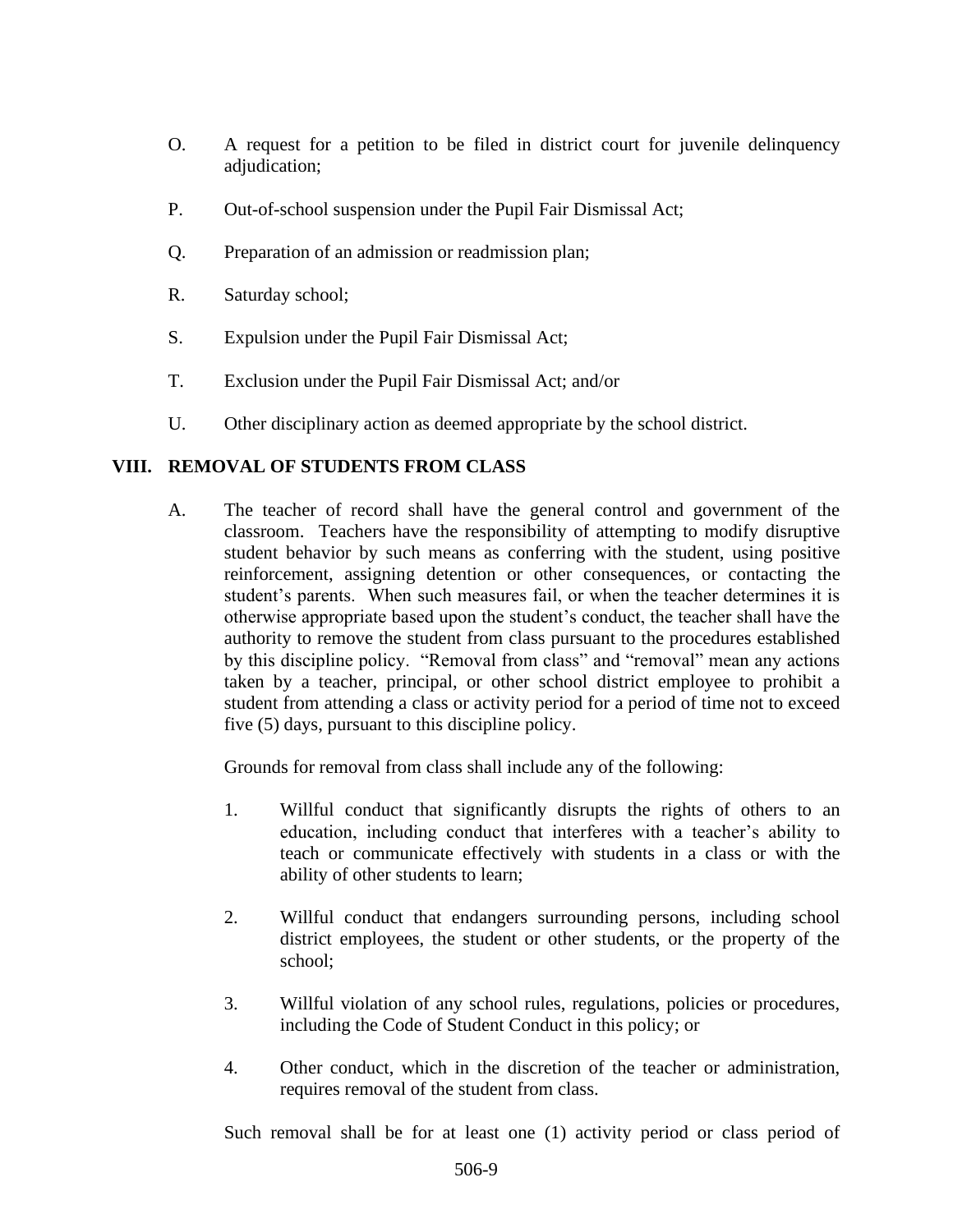instruction for a given course of study and shall not exceed five (5) such periods.

A student must be removed from class immediately if the student engages in assault or violent behavior. "Assault" is an act done with intent to cause fear in another of immediate bodily harm or death; or the intentional infliction of, or attempt to inflict, bodily harm upon another. The removal from class shall be for a period of time deemed appropriate by the principal, in consultation with the teacher.

B. If a student is removed from class more than ten (10) times in a school year, the school district shall notify the parent or guardian of the student's tenth removal from class and make reasonable attempts to convene a meeting with the student's parent or guardian to discuss the problem that is causing the student to be removed from class.

#### *[Note: The following Sections C. - K. must be developed and inserted by each school district based upon individual district practices, procedures, and preferences.]*

## *C. Procedures for Removal of a Student From a Class.*

- *1. Specify procedures to be followed by a teacher, administrator or other school district employee to remove a student from a class;*
- *2. Specify required approvals necessary;*
- *3. Specify paperwork and reporting procedures.*

# *D. Responsibility for and Custody of a Student Removed From Class.*

- *1. Designation of where student is to go when removed;*
- *2. Designation of how student is to get to designated destination;*
- *3. Whether student must be accompanied;*
- *4. Statement of what student is to do when and while removed;*
- *5. Designation of who has control over and responsibility for student after removal from class.*

#### *E. Procedures for Return of a Student to a Class From Which the Student Was Removed.*

- *1. Specification of procedures;*
- *2. Actions or approvals required such as notes, conferences, readmission plans.*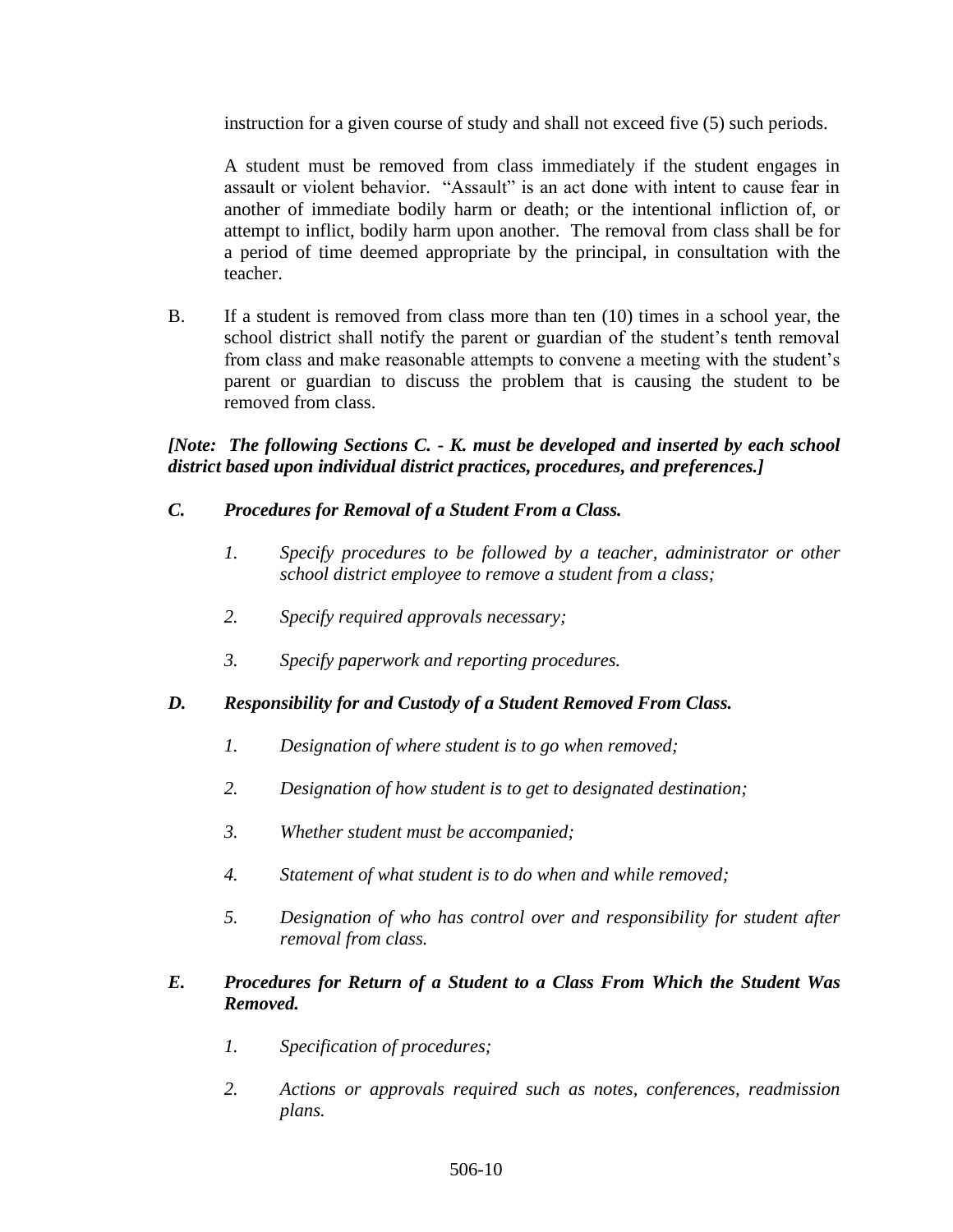### *F. Procedures for Notification.*

- *1. Specify procedures for notifying students and parents/guardians of violations of the rules of conduct and resulting disciplinary action;*
- *2. Actions or approvals required, such as notes, conferences, readmission plans.*

# *G. Disabled Students; Special Provisions.*

- 1. Procedures for consideration of whether there is a need for further *assessment;*
- *2. Procedures for consideration of whether there is a need for a review of the adequacy of the current Individualized Education Program (IEP) of a disabled student who is removed from class or disciplined; and*
- *3. Any procedures determined appropriate for referring students in need of special education services to those services.*

### *H. Procedures for Detecting and Addressing Chemical Abuse Problems of Students While on School Premises.*

- *1. Establishment of a chemical abuse preassessment team pursuant to Minn. Stat. § 121A.26;*
- *2. Establishment of teacher reporting procedures to the chemical abuse preassessment team pursuant to Minn. Stat. § 121A.29.*
- *I. Procedures for Immediate and Appropriate Interventions Tied to Violations of the Code of Student Conduct.*
- *J. Any Procedures Determined Appropriate for Encouraging Early Involvement of Parents or Guardians in Attempts to Improve a Student's Behavior.*
- *K. Any Procedures Determined Appropriate for Encouraging Early Detection of Behavioral Problems.*

### **IX. DISMISSAL**

A. "Dismissal" means the denial of the current educational program to any student, including exclusion, expulsion and suspension. Dismissal does not include removal from class.

The school district shall not deny due process or equal protection of the law to any student involved in a dismissal proceeding which may result in suspension, exclusion or expulsion.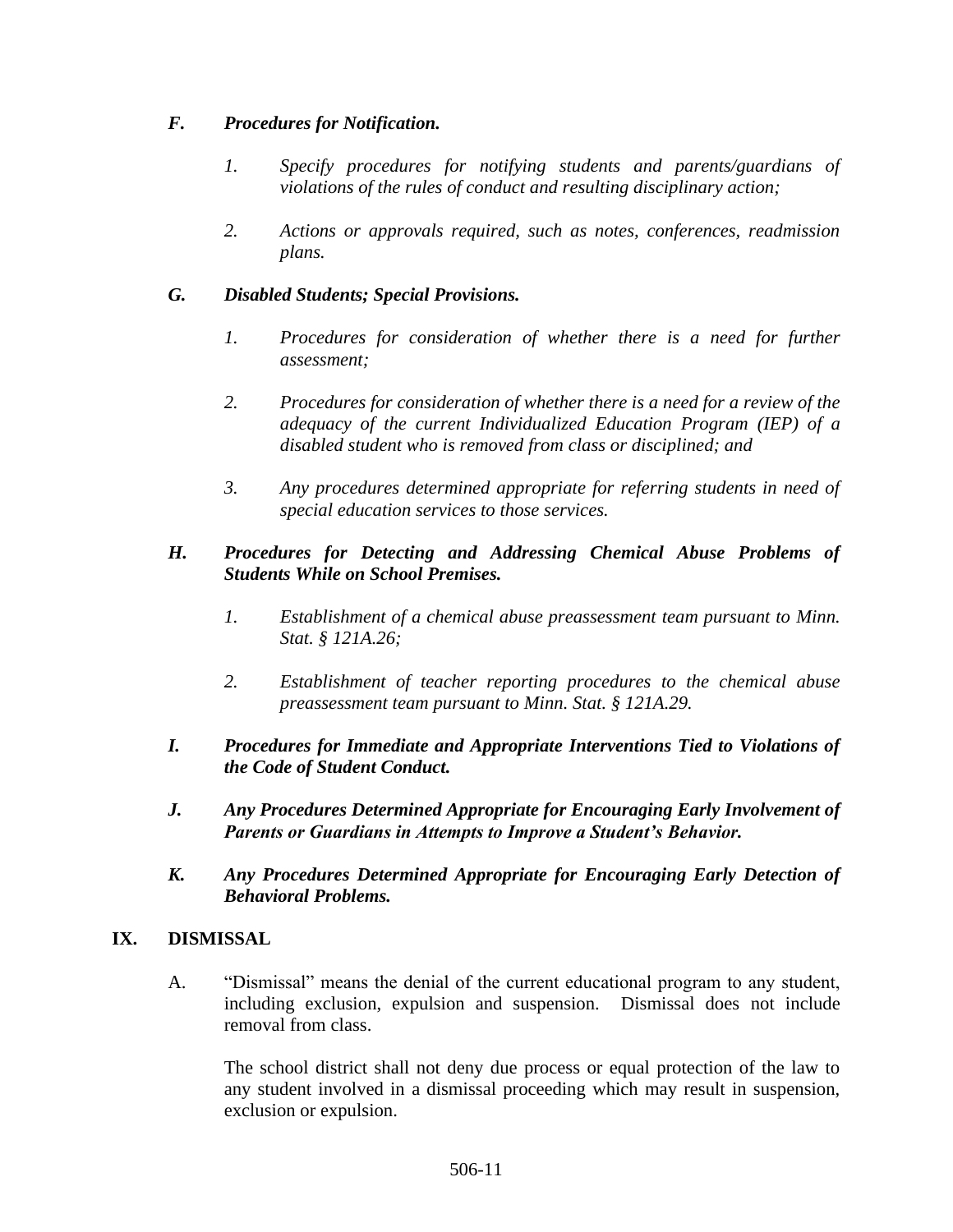The school district shall not dismiss any student without attempting to provide alternative educational services before dismissal proceedings, except where it appears that the student will create an immediate and substantial danger to self or to surrounding persons or property.

- B. Violations leading to suspension, based upon severity, may also be grounds for actions leading to expulsion, and/or exclusion. A student may be dismissed on any of the following grounds:
	- 1. Willful violation of any reasonable school board regulation, including those found in this policy;
	- 2. Willful conduct that significantly disrupts the rights of others to an education, or the ability of school personnel to perform their duties, or school sponsored extracurricular activities; or
	- 3. Willful conduct that endangers the student or other students, or surrounding persons, including school district employees, or property of the school.
- C. Suspension Procedures
	- 1. "Suspension" means an action by the school administration, under rules promulgated by the School Board, prohibiting a student from attending school for a period of no more than ten (10) school days; provided, however, if a suspension is longer than five (5) school days, the suspending administrator shall provide the superintendent with a reason for the longer term of suspension. This definition does not apply to dismissal for one (1) school day or less where a student with a disability does not receive regular or special education instruction during that dismissal period.
	- 2. If a student's total days of removal from school exceed ten (10) cumulative days in a school year, the school district shall make reasonable attempts to convene a meeting with the student and the student's parent or guardian before subsequently removing the student from school and, with the permission of the parent or guardian, arrange for a mental health screening for the student at the parent or guardian's expense. The purpose of this meeting is to attempt to determine the student's need for assessment or other services or whether the parent or guardian should have the student assessed or diagnosed to determine whether the student needs treatment for a mental health disorder.
	- 3. Each suspension action may include a readmission plan. The plan shall include, where appropriate, a provision for implementing alternative educational services upon readmission which must not be used to extend the current suspension. A readmission plan must not obligate a parent or guardian to provide psychotropic drugs to their student as a condition of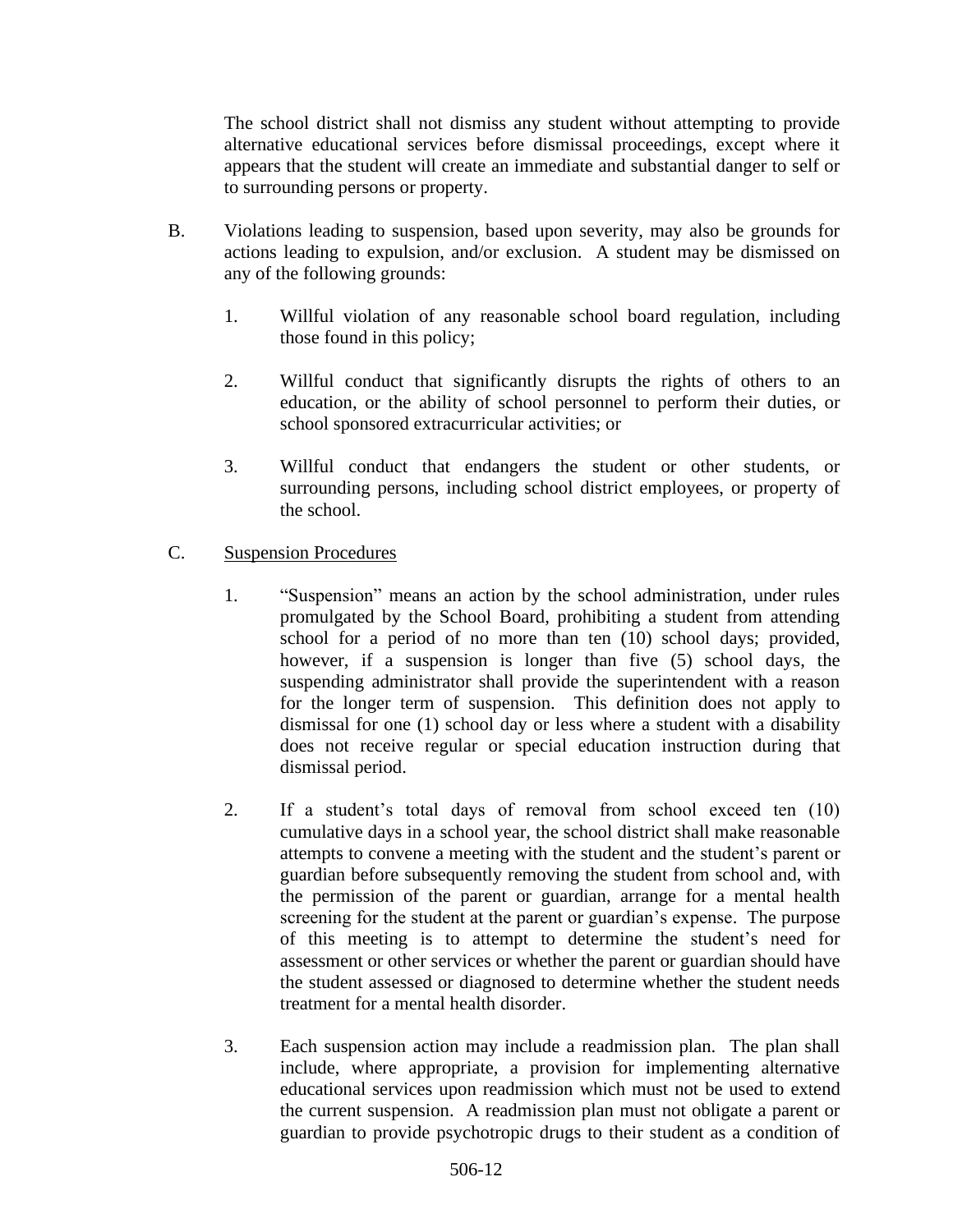readmission. School administration must not use the refusal of a parent or guardian to consent to the administration of psychotropic drugs to their student or to consent to a psychiatric evaluation, screening, or examination of the student as a ground, by itself, to prohibit the student from attending class or participating in a school-related activity, or as a basis of a charge of child abuse, child neglect, or medical or educational neglect. The school administration may not impose consecutive suspensions against the same student for the same course of conduct, or incident of misconduct, except where the student will create an immediate and substantial danger to self or to surrounding persons or property or where the school district is in the process of initiating an expulsion, in which case the school administration may extend the suspension to a total of fifteen (15) days.

- 4. A child with a disability may be suspended. When a child with a disability has been suspended for more than five (5) consecutive days or ten (10) cumulative school days in the same year, and that suspension does not involve a recommendation for expulsion or exclusion or other change in placement under federal law, relevant members of the child's IEP team, including at least one of the child's teachers, shall meet and determine the extent to which the child needs services in order to continue to participate in the general education curriculum, although in another setting, and to progress toward meeting the goals in the child's IEP. That meeting must occur as soon as possible, but no more than ten (10) days after the sixth  $(6<sup>th</sup>)$  consecutive day of suspension or the tenth  $(10<sup>th</sup>)$  cumulative day of suspension has elapsed.
- 5. The school administration shall implement alternative educational services when the suspension exceeds five (5) days. Alternative educational services may include, but are not limited to, special tutoring, modified curriculum, modified instruction, other modifications or adaptations, instruction through electronic media, special education services as indicated by appropriate assessments, homebound instruction, supervised homework, or enrollment in another district or in an alternative learning center under Minn. Stat. § 123A.05 selected to allow the student to progress toward meeting graduation standards under Minn. Stat. § 120B.02, although in a different setting.
- 6. The school administration shall not suspend a student from school without an informal administrative conference with the student. The informal administrative conference shall take place before the suspension, except where it appears that the student will create an immediate and substantial danger to self or to surrounding persons or property, in which case the conference shall take place as soon as practicable following the suspension. At the informal administrative conference, a school administrator shall notify the student of the grounds for the suspension, provide an explanation of the evidence the authorities have, and the student may present the student's version of the facts. A separate administrative conference is required for each period of suspension.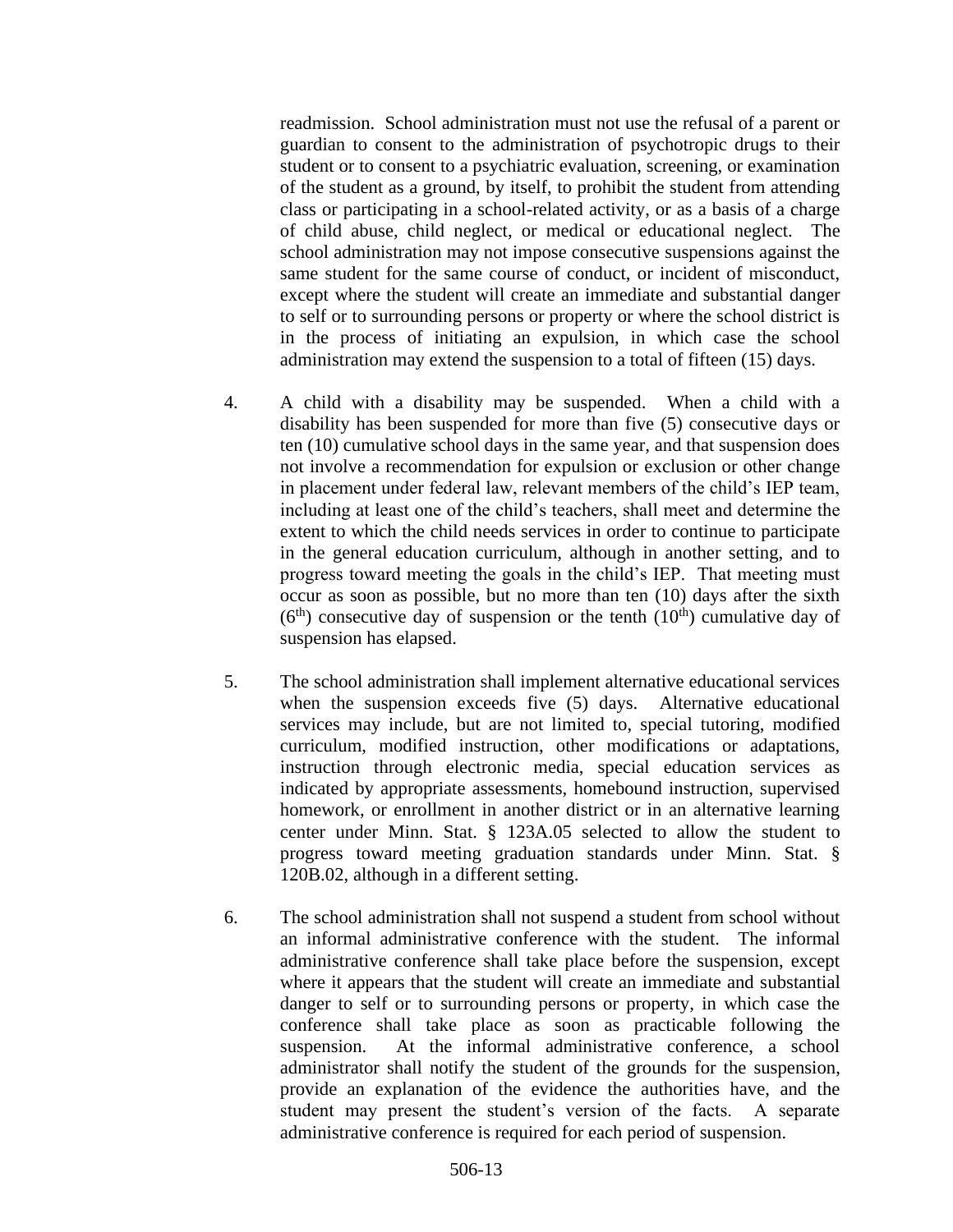- 7. After school administration notifies a student of the grounds for suspension, school administration may, instead of imposing the suspension, do one or more of the following:
	- a. strongly encourage a parent or guardian of the student to attend school with the student for one day;
	- b. assign the student to attend school on Saturday as supervised by the principal or the principal's designee; and
	- c. petition the juvenile court that the student is in need of services under Minn. Stat. Ch. 260C.
- 8. A written notice containing the grounds for suspension, a brief statement of the facts, a description of the testimony, a readmission plan, and a copy of the Minnesota Pupil Fair Dismissal Act, Minn. Stat. §§ 121A.40- 121A.56, shall be personally served upon the student at or before the time the suspension is to take effect, and upon the student's parent or guardian by mail within forty-eight (48) hours of the conference. (See attached sample Notice of Suspension.)
- 9. The school administration shall make reasonable efforts to notify the student's parent or guardian of the suspension by telephone as soon as possible following suspension.
- 10. In the event a student is suspended without an informal administrative conference on the grounds that the student will create an immediate and substantial danger to surrounding persons or property, the written notice shall be served upon the student and the student's parent or guardian within forty-eight (48) hours of the suspension. Service by mail shall be complete upon mailing.
- 11. Notwithstanding the foregoing provisions, the student may be suspended pending the school board's decision in an expulsion or exclusion proceeding, provided that alternative educational services are implemented to the extent that suspension exceeds five (5) days.

#### D. Expulsion and Exclusion Procedures

- 1. "Expulsion" means a school board action to prohibit an enrolled student from further attendance for up to twelve (12) months from the date the student is expelled. The authority to expel rests with the school board.
- 2. "Exclusion" means an action taken by the school board to prevent enrollment or re-enrollment of a student for a period that shall not extend beyond the school year. The authority to exclude rests with the school board.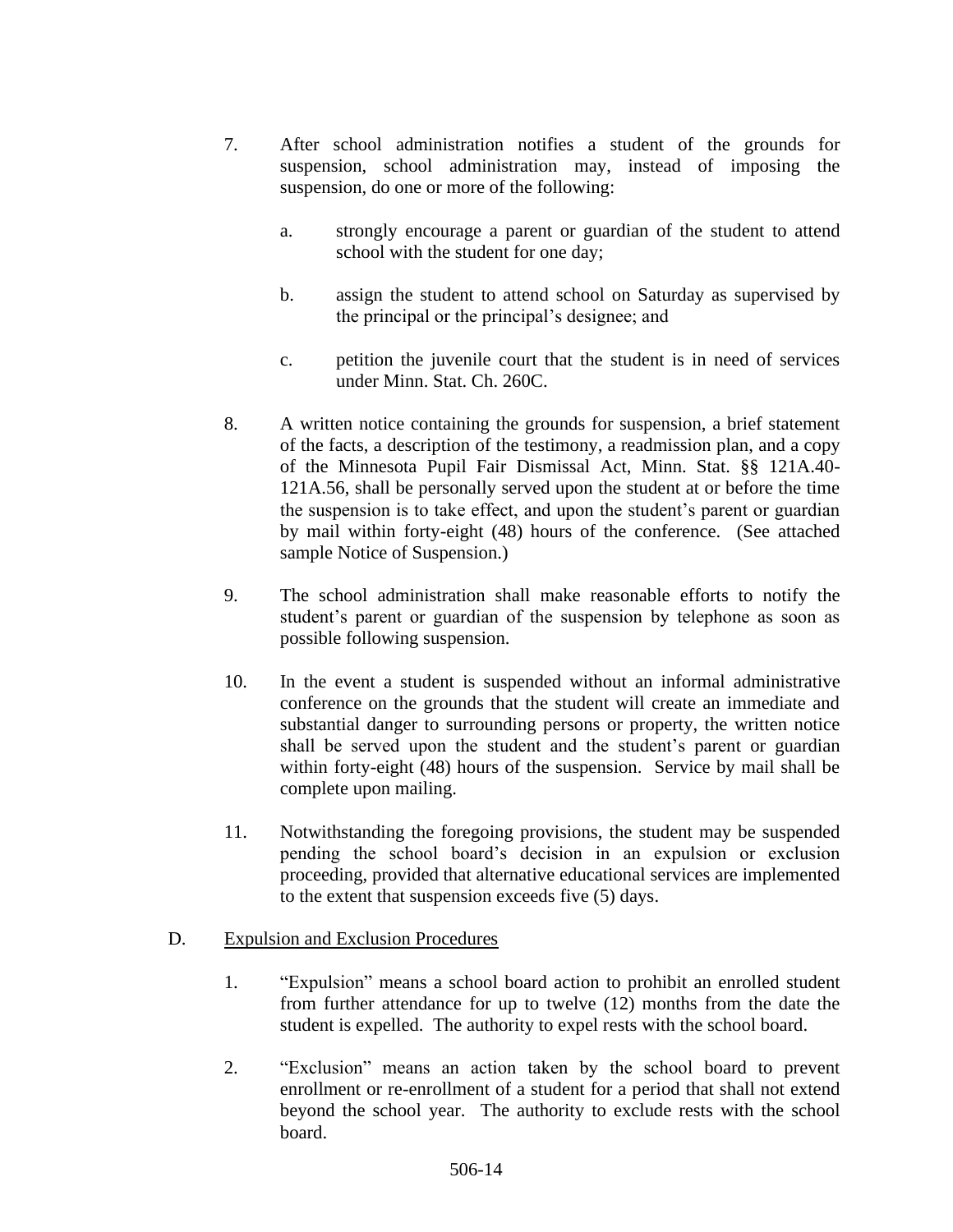- 3. All expulsion and exclusion proceedings will be held pursuant to and in accordance with the provisions of the Minnesota Pupil Fair Dismissal Act, Minn. Stat. §§121A.40-121A.56.
- 4. No expulsion or exclusion shall be imposed without a hearing, unless the right to a hearing is waived in writing by the student and parent or guardian.
- 5. The student and parent or guardian shall be provided written notice of the school district's intent to initiate expulsion or exclusion proceedings. This notice shall be served upon the student and his or her parent or guardian personally or by mail, and shall contain a complete statement of the facts; a list of the witnesses and a description of their testimony; state the date, time and place of hearing; be accompanied by a copy of the Pupil Fair Dismissal Act, Minn. Stat. §§ 121A.40-121A.56; describe alternative educational services accorded the student in an attempt to avoid the expulsion proceedings; and inform the student and parent or guardian of their right to: (1) have a representative of the student's own choosing, including legal counsel at the hearing; (2) examine the student's records before the hearing; (3) present evidence; and (4) confront and crossexamine witnesses. The school district shall advise the student's parent or guardian that free or low-cost legal assistance may be available and that a legal assistance resource list is available from the Minnesota Department of Education (MDE).
- 6. The hearing shall be scheduled within ten (10) days of the service of the written notice unless an extension, not to exceed five (5) days, is requested for good cause by the school district, student, parent, or guardian.
- 7. All hearings shall be held at a time and place reasonably convenient to the student, parent, or guardian and shall be closed, unless the student, parent, or guardian requests an open hearing.
- 8. The school district shall record the hearing proceedings at district expense, and a party may obtain a transcript at its own expense.
- 9. The student shall have a right to a representative of the student's own choosing, including legal counsel, at the student's sole expense. The school district shall advise the student's parent or guardian that free or low-cost legal assistance may be available and that a legal assistance resource list is available from MDE. The school board may appoint an attorney to represent the school district in any proceeding.
- 10. If the student designates a representative other than the parent or guardian, the representative must have a written authorization from the student and the parent or guardian providing them with access to and/or copies of the student's records.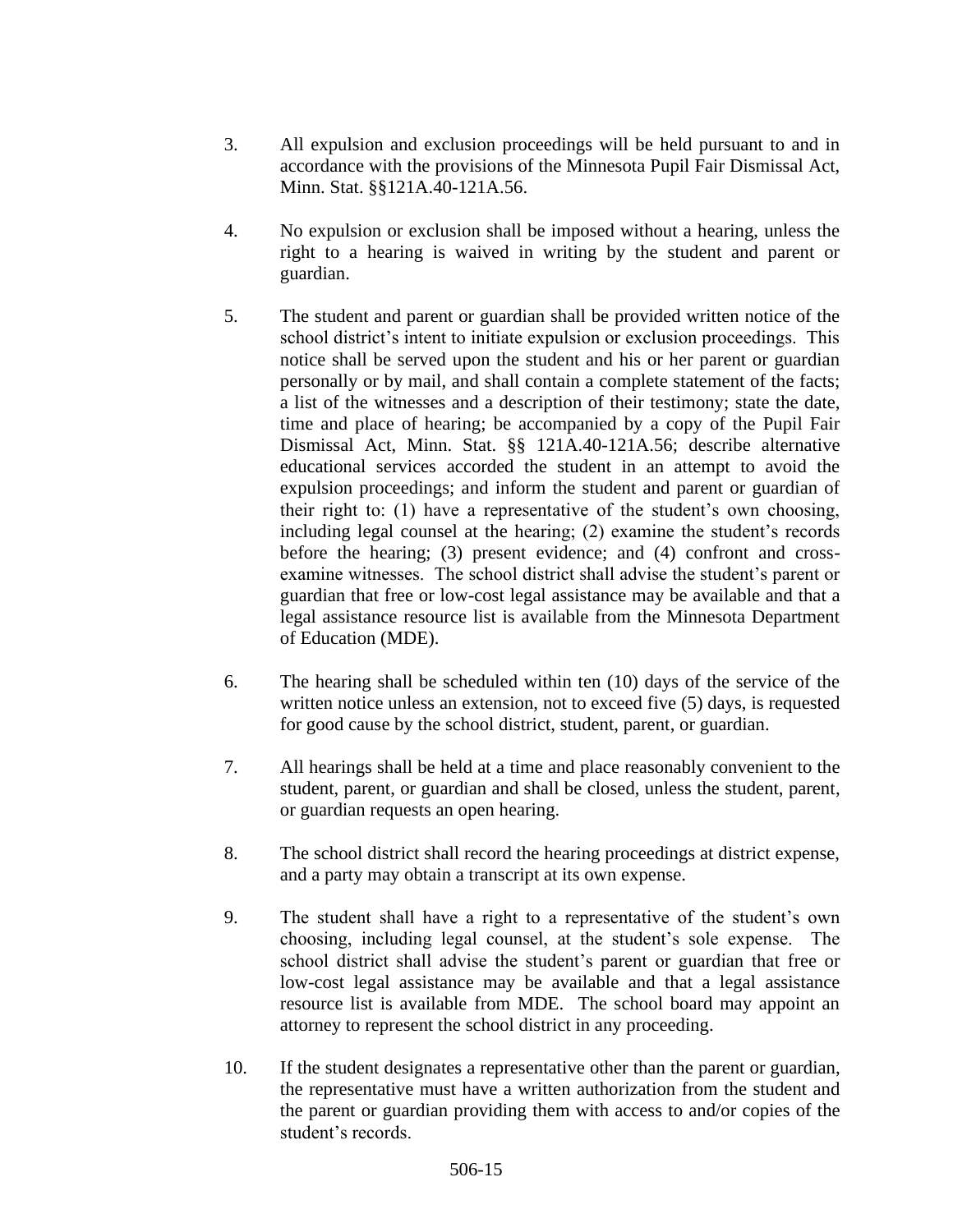- 11. All expulsion or exclusion hearings shall take place before and be conducted by an independent hearing officer designated by the school district. The hearing shall be conducted in a fair and impartial manner. Testimony shall be given under oath and the hearing officer shall have the power to issue subpoenas and administer oaths.
- 12. At a reasonable time prior to the hearing, the student, parent or guardian, or authorized representative shall be given access to all school district records pertaining to the student, including any tests or reports upon which the proposed dismissal action may be based.
- 13. The student, parent or guardian, or authorized representative, shall have the right to compel the presence of any school district employee or agent or any other person who may have evidence upon which the proposed dismissal action may be based, and to confront and cross-examine any witnesses testifying for the school district.
- 14. The student, parent or guardian, or authorized representative, shall have the right to present evidence and testimony, including expert psychological or educational testimony.
- 15. The student cannot be compelled to testify in the dismissal proceedings.
- 16. The hearing officer shall prepare findings and a recommendation based solely upon substantial evidence presented at the hearing, which must be made to the school board and served upon the parties within two (2) days after the close of the hearing.
- 17. The school board shall base its decision upon the findings and recommendation of the hearing officer and shall render its decision at a meeting held within five (5) days after receiving the findings and recommendation. The school board may provide the parties with the opportunity to present exceptions and comments to the hearing officer's findings and recommendation provided that neither party presents any evidence not admitted at the hearing. The decision by the school board must be based on the record, must be in writing, and must state the controlling facts on which the decision is made in sufficient detail to apprise the parties and the Commissioner of Education (Commissioner) of the basis and reason for the decision.
- 18. A party to an expulsion or exclusion decision made by the school board may appeal the decision to the Commissioner within twenty-one (21) calendar days of school board action pursuant to Minn. Stat. § 121A.49. The decision of the school board shall be implemented during the appeal to the Commissioner.
- 19. The school district shall report any suspension, expulsion or exclusion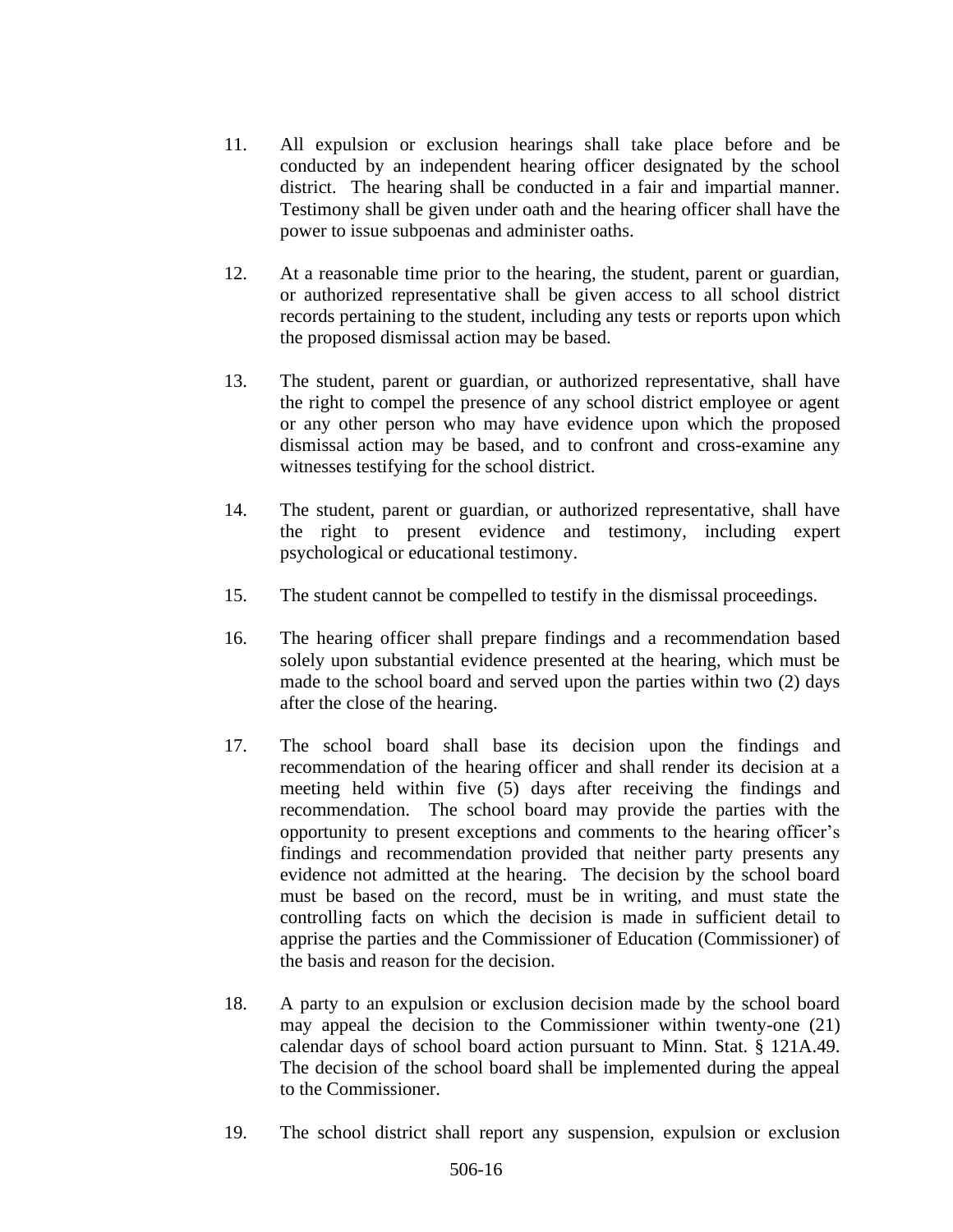action taken to the appropriate public service agency, when the student is under the supervision of such agency.

- 20. The school district must report, through the MDE electronic reporting system, each expulsion or exclusion within thirty (30) days of the effective date of the action to the Commissioner. This report must include a statement of alternative educational services given the student and the reason for, the effective date, and the duration of the exclusion or expulsion. The report must also include the student's age, grade, gender, race, and special education status. The dismissal report must include state student identification numbers of affected students.
- 21. Whenever a student fails to return to school within ten (10) school days of the termination of dismissal, a school administrator shall inform the student and his/her parent or guardian by mail of the student's right to attend and to be reinstated in the school district.

## **X. ADMISSION OR READMISSION PLAN**

A school administrator shall prepare and enforce an admission or readmission plan for any student who is excluded or expelled from school. The plan may include measures to improve the student's behavior, including completing a character education program consistent with Minn. Stat. § 120B.232, Subd. 1, and require parental involvement in the admission or readmission process, and may indicate the consequences to the student of not improving the student's behavior. The readmission plan must not obligate parents to provide a sympathomimetic medication for their child as a condition of readmission.

### **XI. NOTIFICATION OF POLICY VIOLATIONS**

Notification of any violation of this policy and resulting disciplinary action shall be as provided herein, or as otherwise provided by the Pupil Fair Dismissal Act or other applicable law. The teacher, principal or other school district official may provide additional notification as deemed appropriate.

In addition, the school district must report, through the MDE electronic reporting system, each physical assault of a school district employee by a student within thirty (30) days of the assault. This report must include a statement of the alternative educational services or other sanction, intervention, or resolution given to the student in response to the assault and the reason for, the effective date, and the duration of the exclusion or expulsion or other sanction, intervention, or resolution. The report must also include the student's age, grade, gender, race, and special education status.

### **XII. STUDENT DISCIPLINE RECORDS**

The policy of the school district is that complete and accurate student discipline records be maintained. The collection, dissemination, and maintenance of student discipline records shall be consistent with applicable school district policies and federal and state law, including the Minnesota Government Data Practices Act, Minn. Stat. Ch. 13.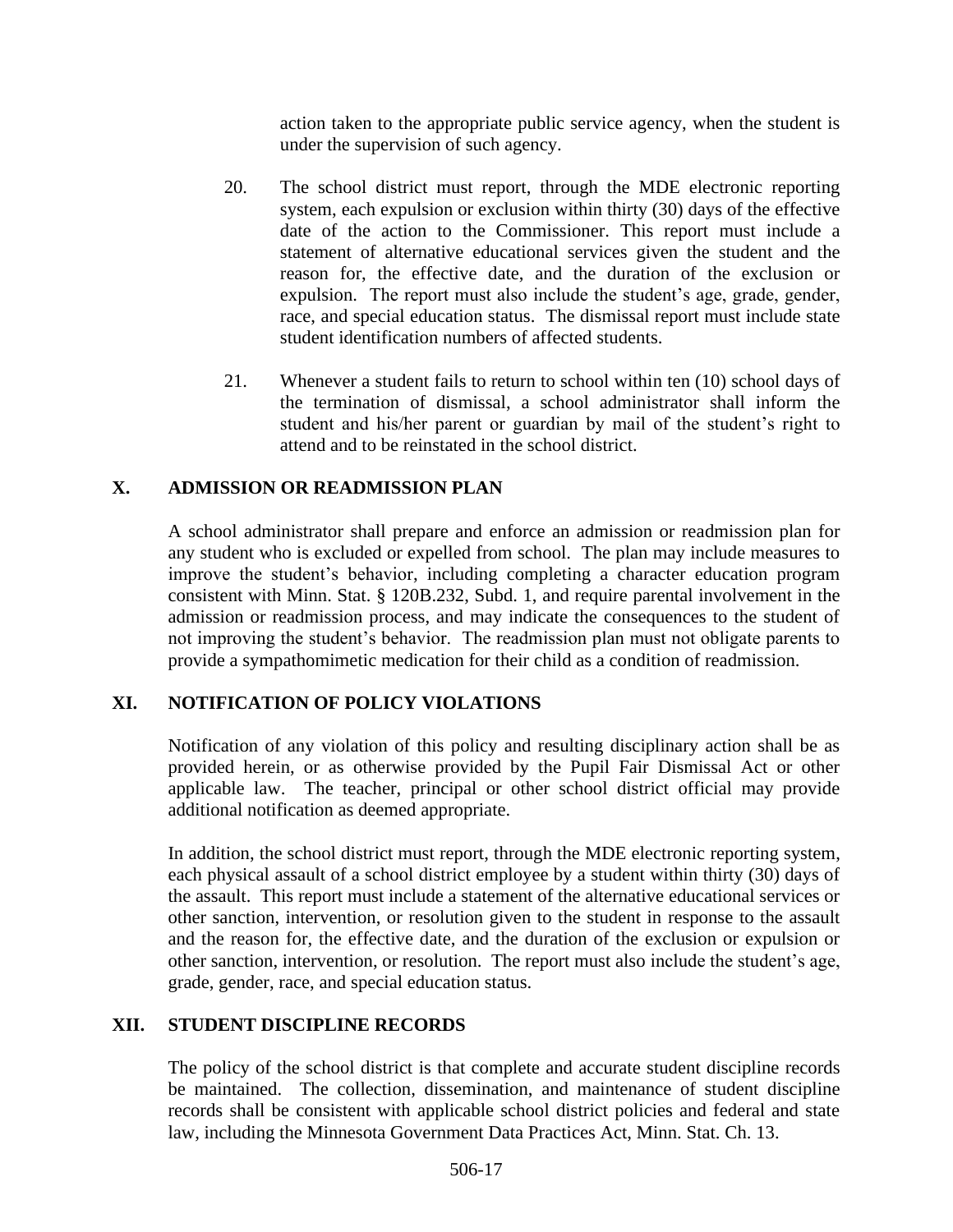#### **XIII. DISABLED STUDENTS**

Students who are currently identified as eligible under the IDEA or Section 504 will be subject to the provisions of this policy, unless the student's IEP or 504 plan specifies a necessary modification.

Before initiating an expulsion or exclusion of a student with a disability, relevant members of the child's IEP team and the child's parent shall, consistent with federal law, conduct a manifestation determination and determine whether the child's behavior was (i) caused by or had a direct and substantial relationship to the child's disability and (ii) whether the child's conduct was a direct result of a failure to implement the child's IEP. If the student's educational program is appropriate and the behavior is not a manifestation of the student's disability, the school district will proceed with discipline – up to and including expulsion – as if the student did not have a disability, unless the student's educational program provides otherwise. If the team determines that the behavior subject to discipline is a manifestation of the student's disability, the team shall conduct a functional behavioral assessment and implement a behavioral intervention plan for such student provided that the school district had not conducted such assessment prior to the manifestation determination before the behavior that resulted in a change of placement. Where a behavioral intervention plan previously has been developed, the team will review the behavioral intervention plan and modify it as necessary to address the behavior.

When a student who has an IEP is excluded or expelled for misbehavior that is not a manifestation of the student's disability, the school district shall continue to provide special education and related services during the period of expulsion or exclusion.

#### **XIV. OPEN ENROLLED STUDENTS**

The school district may terminate the enrollment of a nonresident student enrolled under an Enrollment Option Program (Minn. Stat. § 124D.03) or Enrollment in Nonresident District (Minn. Stat. § 124D.08) at the end of a school year if the student meets the definition of a habitual truant, the student has been provided appropriate services for truancy (Minn. Stat. Ch. 260A), and the student's case has been referred to juvenile court. The school district may also terminate the enrollment of a nonresident student over the age of seventeen (17) enrolled under an Enrollment Options Program if the student is absent without lawful excuse for one or more periods on fifteen (15) school days and has not lawfully withdrawn from school.

#### **XV. DISTRIBUTION OF POLICY**

The school district will notify students and parents of the existence and contents of this policy in such manner as it deems appropriate. Copies of this discipline policy shall be made available to all students and parents at the commencement of each school year and to all new students and parents upon enrollment. This policy shall also be available upon request in each principal's office.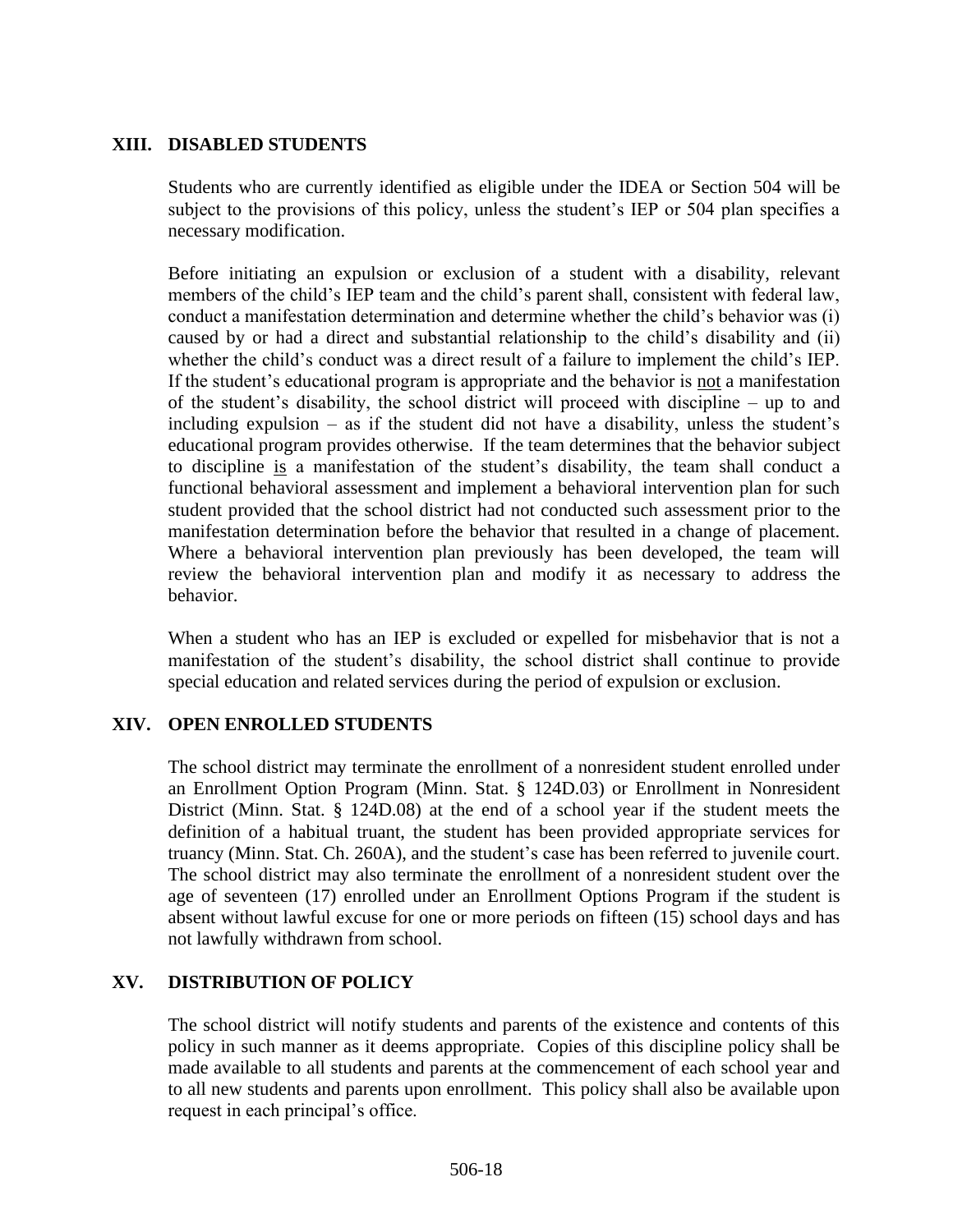### **XVI. REVIEW OF POLICY**

The principal and representatives of parents, students and staff in each school building shall confer at least annually to review this discipline policy, determine if the policy is working as intended, and to assess whether the discipline policy has been enforced. Any recommended changes shall be submitted to the superintendent for consideration by the school board, which shall conduct an annual review of this policy.

| <b>Legal References:</b> | Minn. Stat. Ch. 13 (Minnesota Government Data Practices Act)            |
|--------------------------|-------------------------------------------------------------------------|
|                          | Minn. Stat. § 120B.02 (Educational Expectations for Minnesota Students) |
|                          | Minn. Stat. § 120B.232 (Character Development Education)                |
|                          | Minn. Stat. § 121A.26 (School Preassessment Teams)                      |
|                          | Minn. Stat. § 121A.29 (Reporting; Chemical Abuse)                       |
|                          | Minn. Stat. §§ 121A.40-121A.56 (Pupil Fair Dismissal Act)               |
|                          | Minn. Stat. § 121A.575 (Alternatives to Pupil Suspension)               |
|                          | Minn. Stat. § 121A.582 (Reasonable Force)                               |
|                          | Minn. Stat. §§ 121A.60-121A.61 (Removal from Class)                     |
|                          | Minn. Stat. § 122A.42 (General Control of Schools)                      |
|                          | Minn. Stat. § 123A.05 (Area Learning Center Organization)               |
|                          | Minn. Stat. § 124D.03 (Enrollment Options Program)                      |
|                          | Minn. Stat. § 124D.08 (Enrollment in Nonresident District)              |
|                          | Minn. Stat. Ch.125A (Students with Disabilities)                        |
|                          | Minn. Stat. § 152.22 (Medical Cannabis; Definitions)                    |
|                          | Minn. Stat. § 152.23 (Medical Cannabis; Limitations)                    |
|                          | Minn. Stat. Ch. 260A (Truancy)                                          |
|                          | Minn. Stat. Ch. 260C (Juvenile Court Act)                               |
|                          | 20 U.S.C. §§ 1400-1487 (Individuals with Disabilities Education         |
|                          | Improvement Act of 2004)                                                |
|                          | 29 U.S.C. § 794 et seq. (Rehabilitation Act of 1973, § 504)             |
|                          | 34 C.F.R. § 300.530(e)(1) (Manifestation Determination)                 |
| <b>Cross References:</b> | MSBA/MASA Model Policy 413 (Harassment and Violence)                    |
|                          | MSBA/MASA Model Policy 419 (Tobacco-Free Environment; Possession        |
|                          | and Use of Tobacco, Tobacco-Related Devices, and Electronic Delivery    |
|                          | Devices)                                                                |
|                          | MSBA/MASA Model Policy 501 (School Weapons)                             |
|                          | MSBA/MASA Model Policy 502 (Search of Student Lockers, Desks,           |
|                          | Personal Possessions, and Student's Person)                             |
|                          | MSBA/MASA Model Policy 503 (Student Attendance)                         |
|                          | MSBA/MASA Model Policy 505 (Distribution of Nonschool-Sponsored         |
|                          | Materials on School Premises by Students and Employees)                 |
|                          | MSBA/MASA Model Policy 514 (Bullying Prohibition Policy)                |
|                          | MSBA/MASA Model Policy 524 (Internet Acceptable Use and Safety          |
|                          | Policy)                                                                 |
|                          | MSBA/MASA Model Policy 525 (Violence Prevention)                        |
|                          | MSBA/MASA Model Policy 526 (Hazing Prohibition)                         |
|                          | MSBA/MASA Model Policy 527 (Student Use and Parking of Motor            |